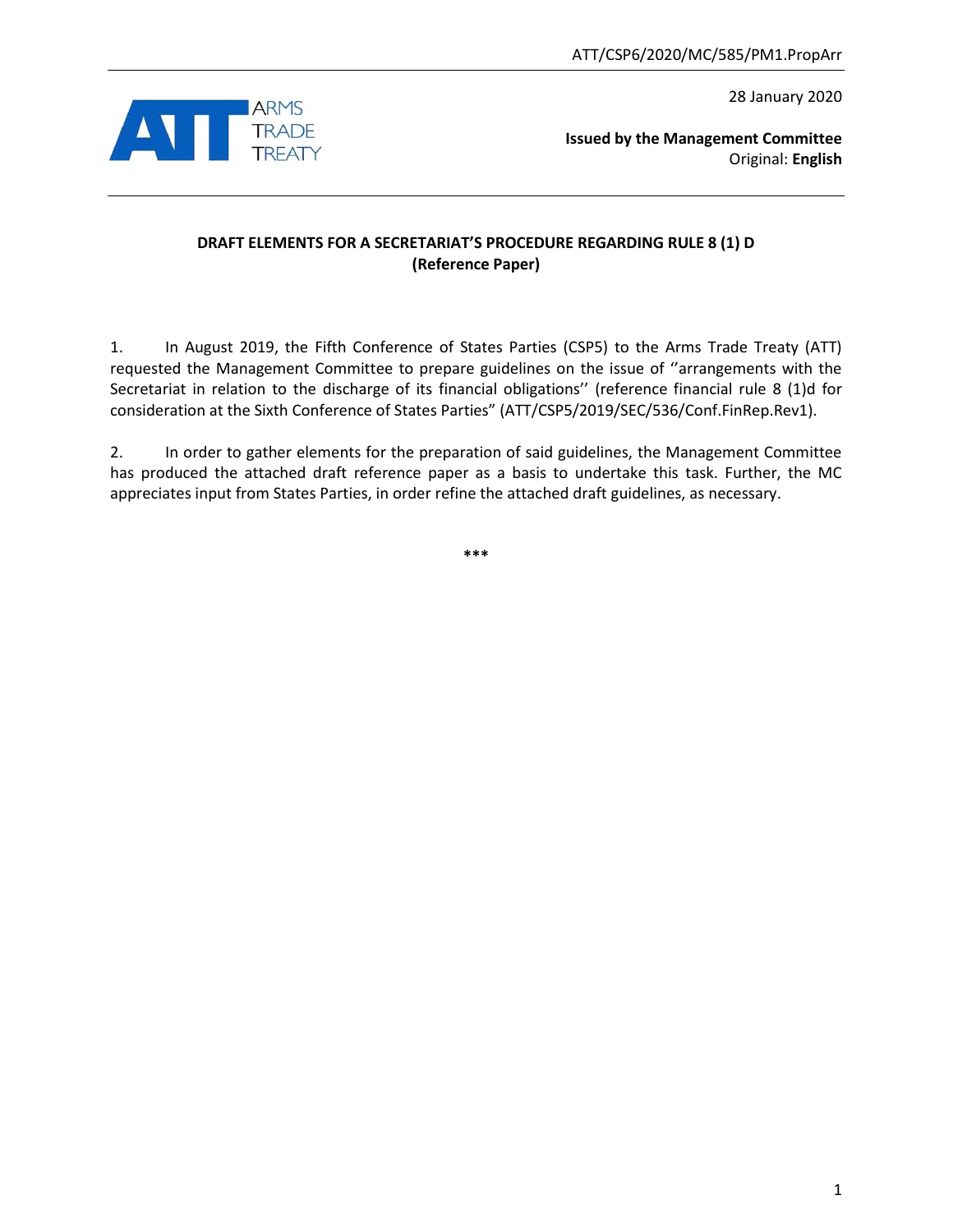## **ANNEX A. DRAFT ELEMENTS FOR A SECRETARIAT'S PROCEDURE REGARDING RULE 8 (1) D**

#### **Context**

During the ATT CSP5, the Conference expressed deep concern about the unpaid contributions of States<sup>1</sup> and called on States that have not done so, to address their financial obligations in a prompt and timely manner to avoid any risks to the ATT process and its activities<sup>2</sup>.

The Conference requested the Management Committee (MC) to prepare guidelines on the issue of "arrangements with the Secretariat in relations to the discharge of its financial obligations" (reference Financial rule 8 (1) d) for consideration at CSP6<sup>3</sup>.

Furthermore, no State shall be prejudiced by Financial Rule 8 (1) d in applying for support from the ATT Voluntary Trust Fund or the ATT Sponsorship Programme until CSP6, when this matter will be considered<sup>4</sup>.

#### The ATT Financial Rule 8 (1) d states:

*Any State Party whose contributions are in arrears for two or more years that has not entered into arrangements with the Secretariat in relation to the discharge of its financial obligations shall have its voting rights suspended, not be eligible to nominate a representative as an office-holder, nor become a member of any committee or subsidiary body of the CSP. The CSP may, nevertheless, permit such a member to vote or nominate a representative as an office-holder if it is satisfied that the failure to pay is due to conditions beyond the control of the State Party.*

To date, no rule or procedure exists within the ATT framework that specifies how a State in arrears can make a financial arrangement or how the Secretariat should process a request for a financial arrangement as contemplated in Rule 8 (1) d of the ATT Financial Rules.

This paper seeks to provide first thoughts on how this gap in the application of the ATT Financial Rules particularly Section 8 (1) d may be filled in order to provide a comprehensive, commonly agreed and easily applicable decision-making procedure to the Secretariat and the Management Committee.

## **Background**

**.** 

The financial period of the ATT is the calendar year  $(01.01. - 31.12.)$ ; the budget as such is adopted during the relevant CSP of the previous year.

Contributions for each calendar year are due and payable in full within 90 days of the receipt of the invoice from the Secretariat. States should be notified of the amount of their contributions for a given year by 15 October of the previous year. As not all fiscal years are alike between States, each State should, as far in advance as possible of the date due for the contribution, inform the Secretariat of the projected timing of that contribution to allow for better financial oversight and planning.

<sup>&</sup>lt;sup>1</sup> States referred to in this document include States Parties, Signatory States and Observer States that are also assessed for contributions.

<sup>2</sup> ATT/CSP5/2019/SEC/536/Conf.FinRep.Rev1/34

<sup>3</sup> ATT/CSP5/2019/SEC/536/Conf.FinRep.Rev1/35

<sup>4</sup> ATT/CSP5/2019/SEC/536/Conf.FinRep.Rev1/36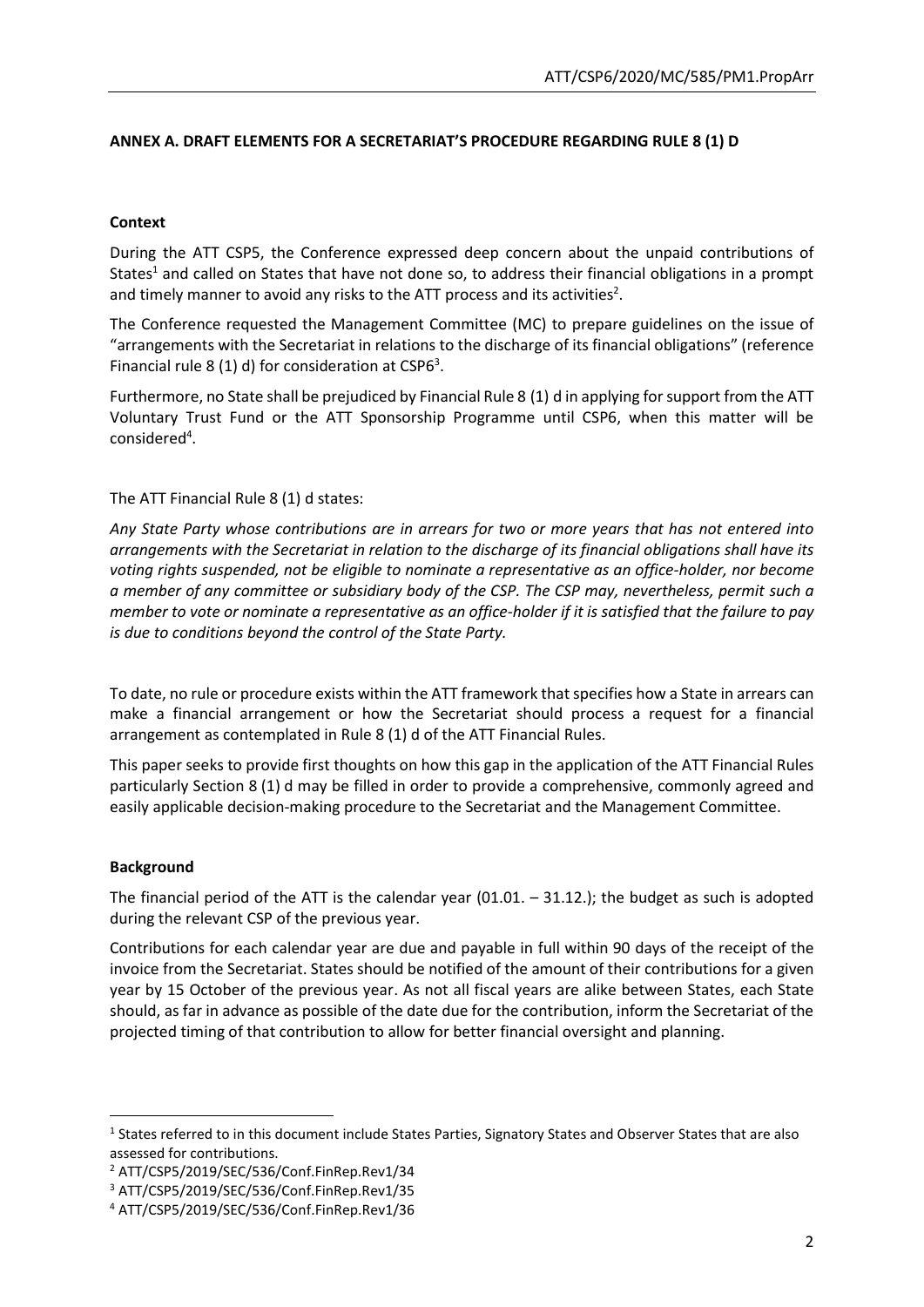As in all comparable Conventions or the United Nations itself, financial problems arise when States pay late or not at all. During the past years various measures have been introduced to ease problems arising from this. With regard to the ATT, the flexibility embedded in the ATT Financial Rules has been invoked in a bid to overcome financially critical periods until payments are received.

Yet, there are situations in which contributions are not paid by States for two or more years. The United Nations General assembly introduced the restriction of rights to vote<sup>5</sup>, other conventions do not have specific rules, yet there is no agreed universal set of rules to be applied in this situation. The above stated ATT Financial Rule 8 (1) d foresees the application of specific measures in order to incentivize payment of contributions in arrears.

In order to address the problem of unpaid financial contributions, the rule provides that States Parties can "enter into arrangements with the Secretariat", but does not prescribe the procedure to be followed, thus giving room for a variety of interpretations.

#### **Potential Process**

**.** 

In order to develop a possible process, existing rules and procedures of the General Assembly of the United Nations and some of the existing Conventions were looked at.

Some regulations of the United Nations allow for the definition and application of multi-year payment plans as an instrument for Member States to pay contributions in arrears. These plans should not extend to more than six years, if possible, and a yearly report on the status of the relevant plan is compulsory. Although payment plans may constitute a useful tool to reduce arrears and underline the willingness of States to meet financial obligations, it should be noted that they are *absolutely voluntary* in nature.

In view of the applicability of other possible processes it appears logical, although not under all circumstances feasible, to propose a multi-year payment plan for introduction also in the ATT.

How may this be transformed into a process for the ATT framework?

- 1. The process starts with the issue of the invoice for the assessed contributions. According to Rule 8 (1) a, invoices are due and payable within 90 days of their receipt.
- 2. As per Rule 8 (1) b, each State shall, as far in advance as possible of the date due for the contribution, inform the Secretariat of the projected timing of that contribution.
- 3. By 1 March the Secretariat shall advise the President, who shall write to those States to impress upon them the importance of paying their respective arrears (Rule  $8(1)c$ ) or else enter into an arrangement with the Secretariat as early as possible.
- 4. The next reminder for payment will come in the form of the invoice for the following year, issued in October. It will reflect all outstanding contributions(including the indicative contribution for the following year). Detailed and continuously updated information on arrears is available on the ATT website.

<sup>&</sup>lt;sup>5</sup> Charter of the United Nations, Chapter 4, Article 19: A Member of the United Nations which is in arrears in the payment of its financial contributions to the Organization shall have no vote in the General Assembly if the amount of its arrears equals or exceeds the amount of the contributions due from it for the preceding two full years. The General Assembly may, nevertheless, permit such a Member to vote if it is satisfied that the failure to pay is due to conditions beyond the control of the Member.